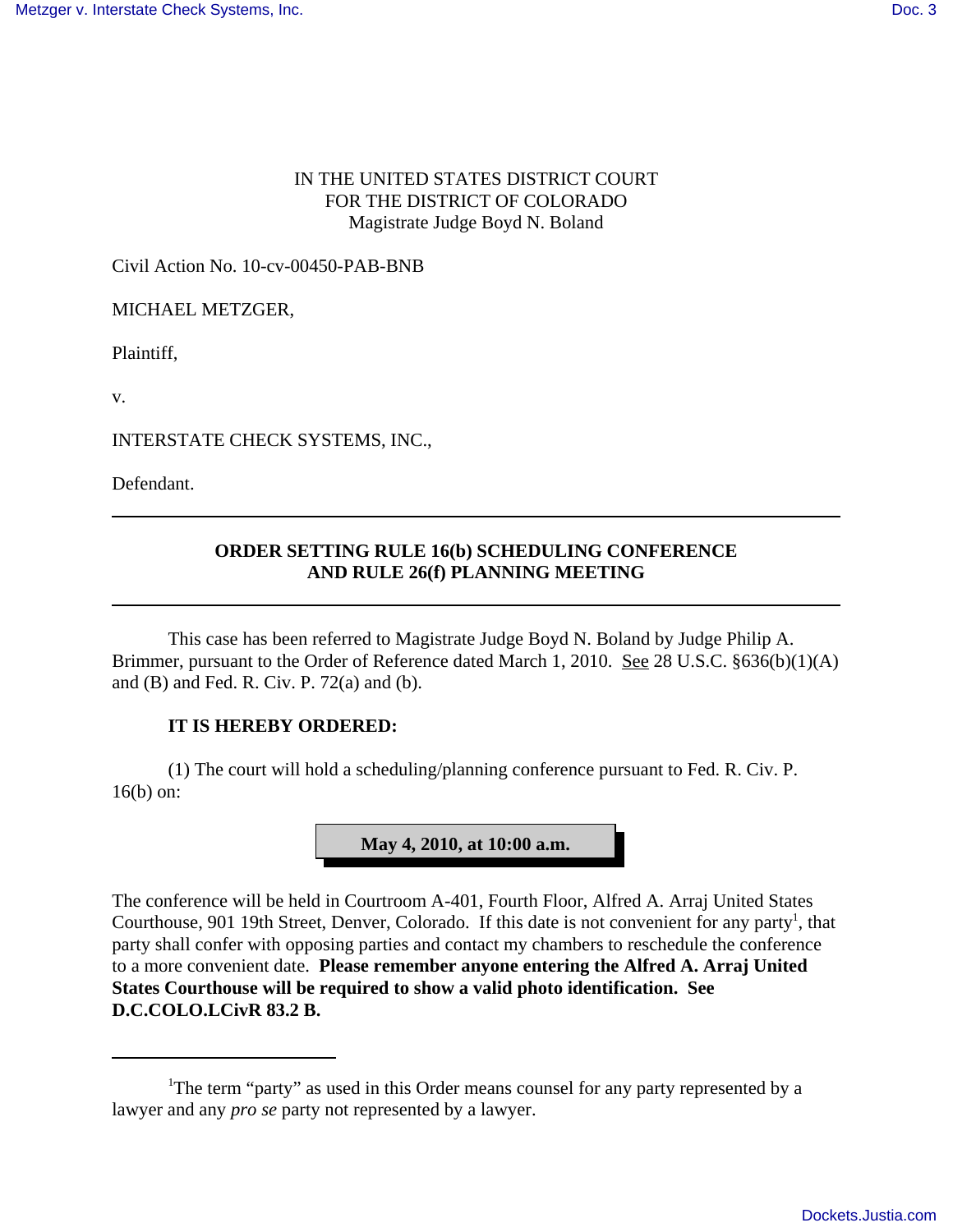A copy of the instructions for the preparation of a scheduling order and a form of scheduling order can be downloaded from the court's website at www.co.uscourts.gov/formsframe.htm. (Click on "Civil Forms" in the blue box at the top of the screen and scroll down to the bold hearing "Standardized Order Forms"). Parties shall prepare the proposed scheduling order in accordance with the court's form. **Please note that the form of scheduling order was modified on December 1, 2009. Parties are directed to use the modified form.**

The parties shall submit their proposed scheduling order, pursuant to District of Colorado Electronic Case Filing ("ECF") Procedures V.L, including a copy of the proposed scheduling order in a WordPerfect or Word format sent via e-mailed to Boland Chambers@cod.uscourts.gov, all as required by ECF Procedure V.L. 2(a) and (b), on or before:

**April 27, 2010**

Attorneys and/or parties not participating in ECF shall submit their proposed scheduling order on paper to the Clerk's Office. However, if any party in the case is participating in ECF, it is the responsibility of that party to submit the proposed scheduling order pursuant to the District of Colorado ECF Procedures.

The plaintiff shall notify all parties who have not yet entered an appearance of the date and time of the scheduling/planning conference and provide a copy of this Order to those parties.

(2) In preparation for the scheduling/planning conference, the parties are directed to confer in accordance with Fed. R. Civ. P. 26(f) on or before:



The court encourages the parties to meet face to face, but if that is not possible, the parties may meet by telephone conference. All parties are jointly responsible for arranging and attending the Rule 26(f) meeting.

During the Rule 26(f) meeting, the parties shall discuss the nature and basis of their claims and defenses and the possibilities for a prompt settlement or resolution of the case; make or arrange for the disclosures required by Rule 26(a)(1); and develop their proposed scheduling/discovery plan. The parties should also discuss the possibility of informal discovery, such as conducting joint interviews with potential witnesses, joint meetings with clients, depositions via telephone, or exchanging documents outside of formal discovery.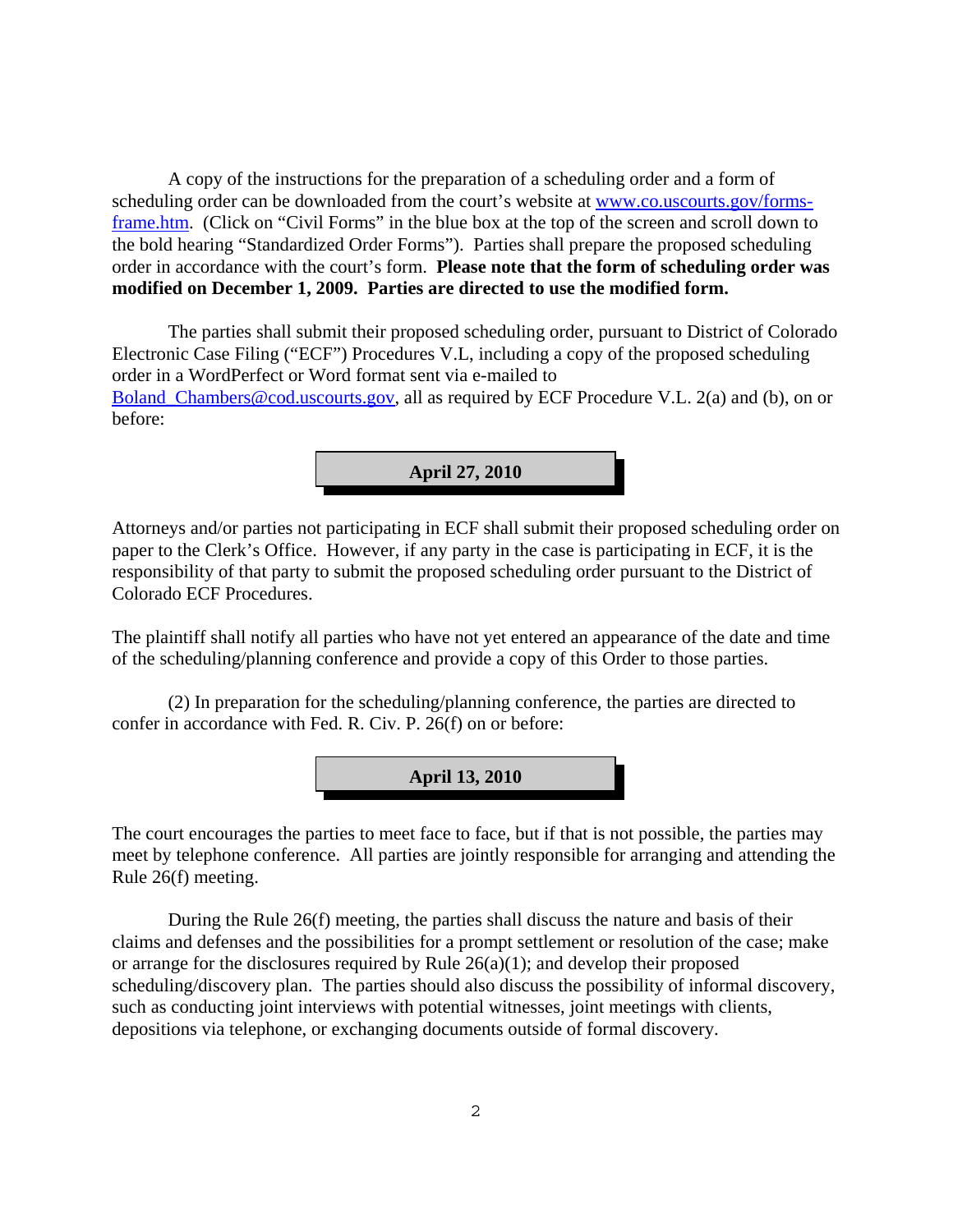In those cases in which (i) the parties' substantive allegations involve extensive computer-generated records; (ii) a substantial amount of disclosure or discovery will involve information or records in electronic form (i.e., e-mail, word processing, databases); (iii) expert witnesses will develop testimony based in large part on computer data and/or modeling; or (iv) any party plans to present a substantial amount of evidence in digital form at trial, the parties shall confer regarding steps they can take to preserve computer records and data, facilitate computer-based discovery, resolve privilege issues, limit discovery costs and delay, and avoid discovery disputes relating to electronic discovery. The parties shall be prepared to discuss these issues, as appropriate, in the proposed scheduling order and at the scheduling/planning conference.

These are the minimum requirements for the Rule 26(f) meeting. The parties are encouraged to have a comprehensive discussion and are required to approach the meeting cooperatively and in good faith. The parties are reminded that the purpose of the Rule 26(f) meeting is to expedite the disposition of the action, discourage wasteful pretrial activities, and improve the quality of any eventual trial through more thorough preparation. The discussion of claims and defenses shall be a substantive, meaningful discussion.

The parties are reminded that pursuant to Fed. R. Civ. P. 26(d) no discovery shall be sought prior to the Rule 26(f) meeting.

(3) The parties shall comply with the mandatory disclosure requirements of Fed. R. Civ. P.  $26(a)(1)$  on or before:



Counsel and parties are reminded that the mandatory disclosure requirements encompass computer-based evidence which may be used to support claims or defenses. Mandatory disclosures must be supplemented by the parties consistent with the requirements of Fed. R. Civ. P. 26(e). Mandatory disclosures and supplementation are not to be filed with the Clerk of the Court.

(4) This matter also is referred to Magistrate Judge Boland for settlement purposes and with the authority to convene such settlement conferences and direct related procedures as may facilitate resolution of this case. The scheduling/planning conference on May 4, 2010, is not a settlement conference, and no client representative is required to appear. Nonetheless, to facilitate an early evaluation of the possibility of settlement, the parties shall e-mail a Confidential Settlement Statement in PDF format to Boland\_Chambers@cod.uscourts.gov on or before **April 27, 2010**. This statement shall briefly outline the facts and issues in the case and the possibilities for settlement, including any settlement authority from the client. Attorneys